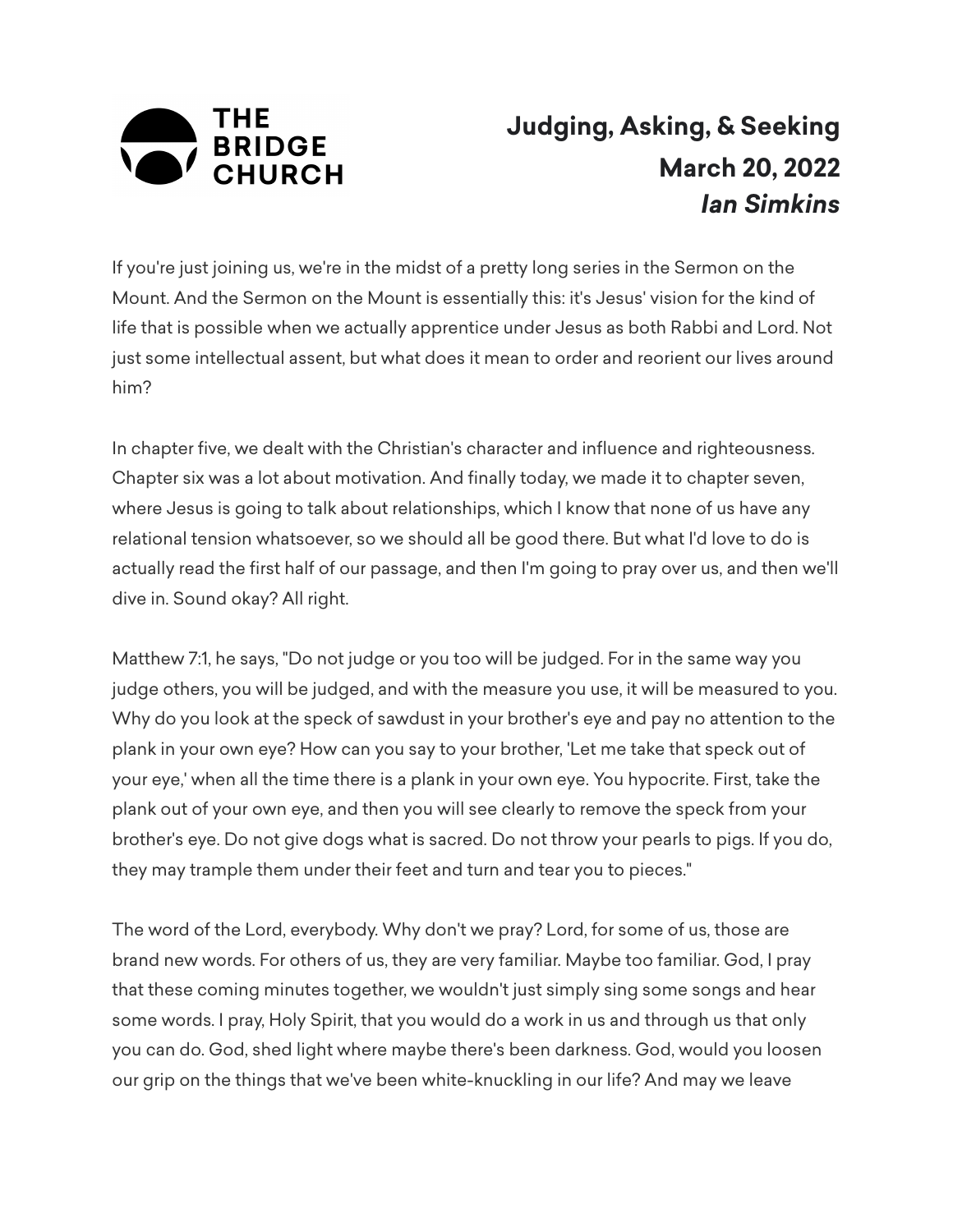different as a result, God, of your presence and power in our life. We thank you, God, and we love you. And we pray all these things in the beautiful name of Jesus. And everybody said, "Amen."

I read a story in the book, The Seven Habits of Highly Successful People. And the way the story opens up is there's a subway car and it's relatively uneventful. It's pretty quiet. Some people are reading their newspaper. Some people are chatting with a coworker. Some people just seem to be lost in thought until a father and his children enter the subway car. And the whole tone shifts immediately, and the kids are really rambunctious.

They're being really loud. They're yelling and screaming, and they're throwing stuff. They're even messing with people's newspapers. And the whole tone in the subway car shifts immediately. You could just feel the collective water level of irritation rise until eventually somebody confronts the dad and says, "Hey, can you keep your kids in order, please?"

To which the father responded, "Oh, you're right. I guess I should do something about it. You see, we just came from the hospital where their mother died about an hour ago. I don't know what to think. And I guess they don't know how to handle it either."

Every single person you know is fighting a battle you know nothing about—every single person. Everyone's fighting a battle you know nothing about. And just because someone carries it well doesn't mean it's not heavy. This is why I think Oswald Chambers says it so brilliantly. He says, "There is always one fact more in every life of which we know nothing. Therefore, Jesus says, 'Judge not." Therefore, he says, Judge not.

Now, if you were to ask Christians, my guess is the vast majority of us, if we were asked what's your favorite Bible verse, most would say, something like John 3:16, right? "For God so loved the world he gave his son so we don't have to perish... eternal life..." That whole one.

My guess is, though, if you ask those maybe outside the church, this might be their favorite passage: the "judge not" passage. In fact, here are the verses that we just read,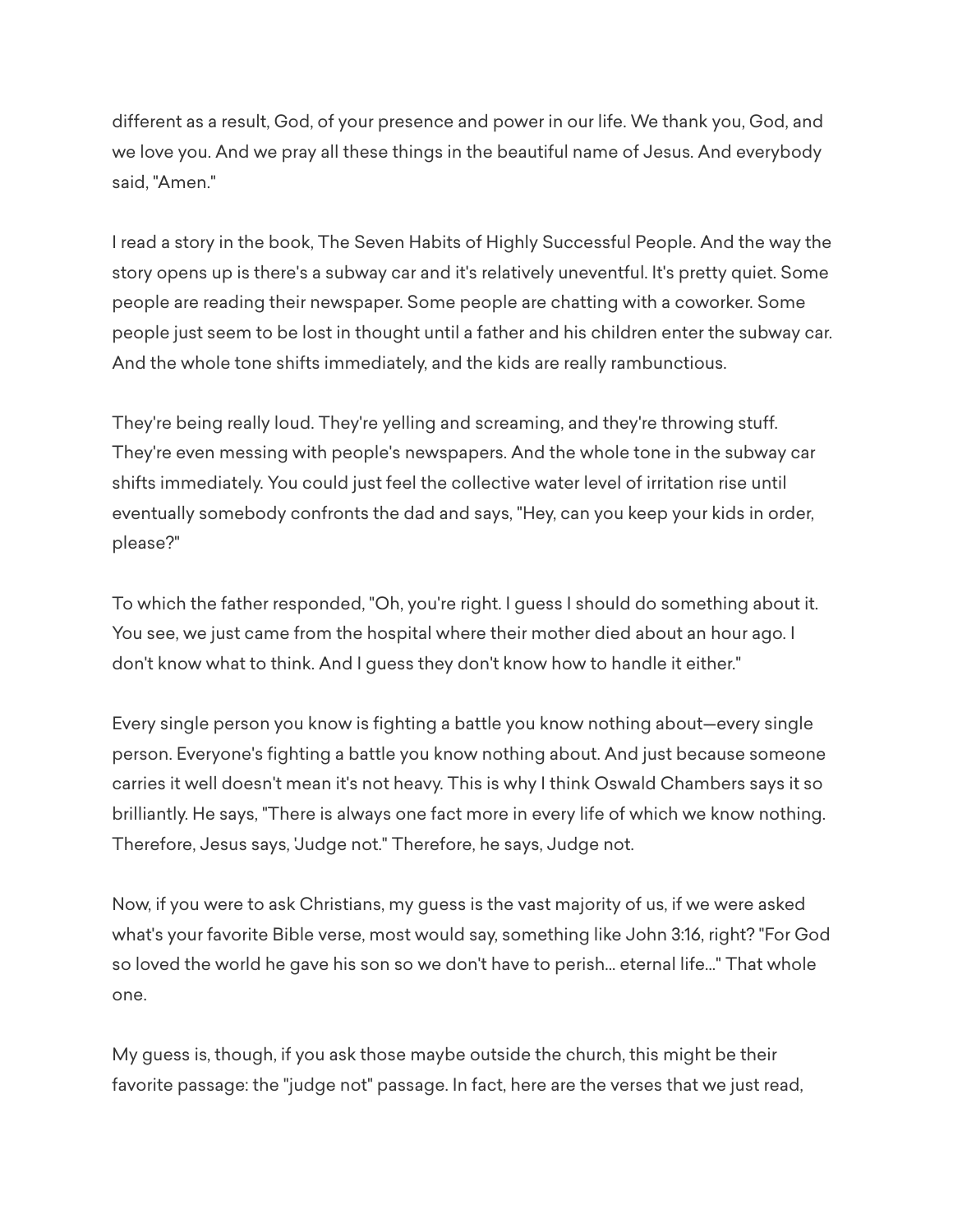right? Chapter seven, one through six, right? That looks familiar, if you can see that there. The problem is many of us read this passage a little bit more like this: we stop at "do not judge." And nothing else that follows is pertinent. In fact, I saw a meme just recently and said, "People are so judgmental. I can tell just by looking at them."

Does that resonate with anyone—"I can tell just by looking at them how judgmental they are"? So before we go any further, I'm going to do a little repeat-after-me, because this is for all of us. So repeat after me. "I recognize that this sermon is for me, not the person I wish was here to hear it."

Okay. All right. Are we all on the same page? This isn't the time to go, "Oh, this is this judgmental word. This is really something for somebody else." Okay, so we talked about this word "judge" here. The word "judge" is the word "krino". And it's a pretty enigmatic word. It's hard to pin down, but it essentially means to make a distinction.

Now, some words of clarification: when Jesus says, "do not judge", he is not prohibiting making moral judgments, discerning what is right and wrong. In fact, all throughout the sermon, he's giving specific commands about how we're to do that—verse six, which we'll get to in a second; later, verses 15 to 20, he talks about false prophets... We could not obey those commands from Jesus if we were not actually to be making moral judgments. Elsewhere, John 7:24: "Stop judging by mere appearances and make a right judgment." Ephesians 5:11: "Have nothing to do with the fruitless deeds of darkness, but rather expose them."

As Christians, we are actually to discern right from wrong. What Jesus is forbidding here is a critical judgmental spirit. He's not talking about evaluating behavior, but condemning people. It's subtle, but it's massively important. I think we find a good parallel to this in Romans 14, where Paul says, "Why do you judge your brother?" Or, "Why do you look down on your brother? For we all stand before God's judgment seat."

Jesus isn't getting after making distinctions between right and wrong. He's talking about the kind of religiosity that turns our nose up at others and assumes they'll never be anything more. It's condemning those, not evaluating behavior. J.C. Rile gets at this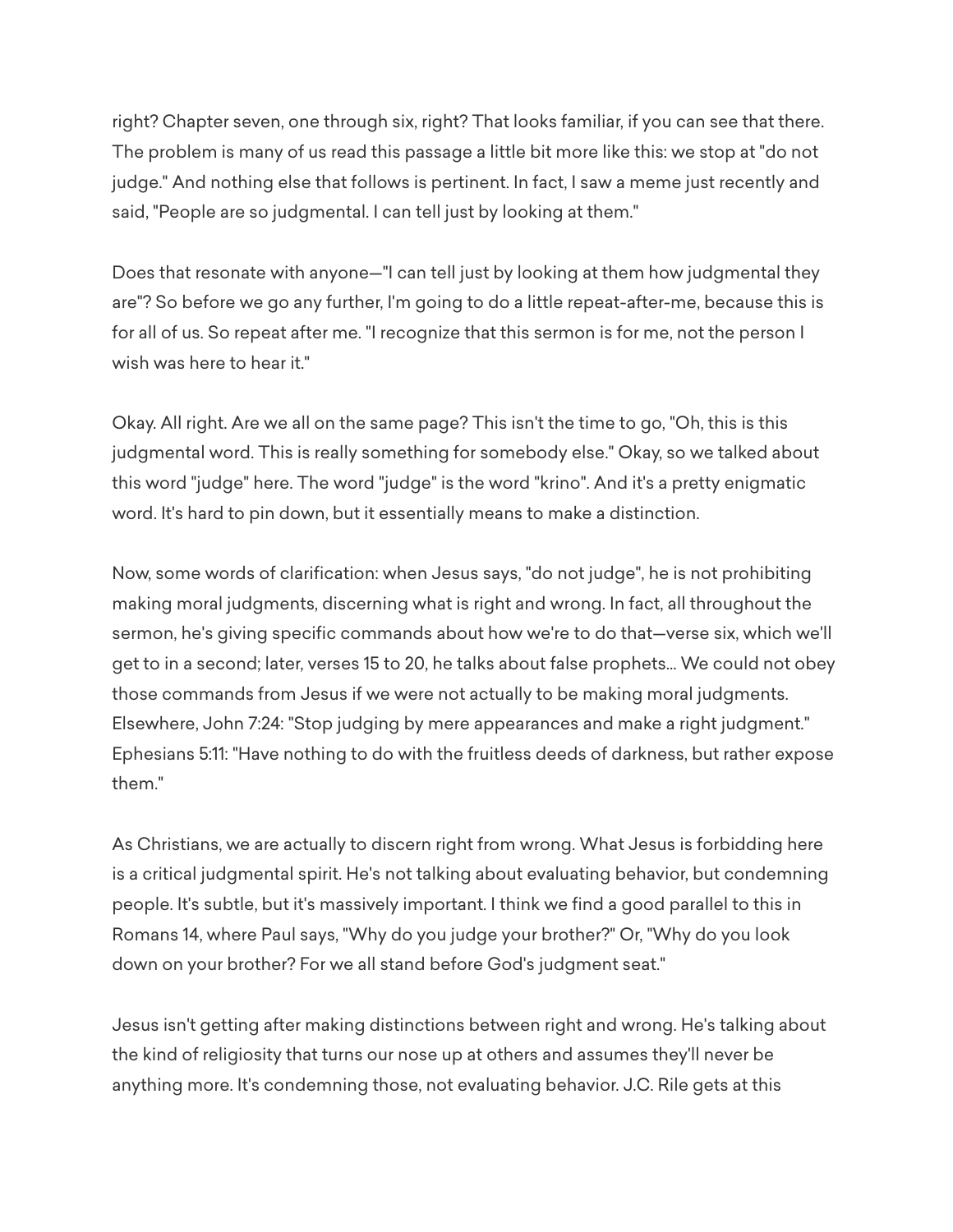brilliantly. He says, "What our Lord means to condemn is a censorious and fault-finding spirit, a readiness to blame others for trifling offenses or matters of indifference, a habit of passing rash and hasty judgments, a disposition to magnify the errors and infirmities of our neighbors and make worst of them—this is what our Lord forbids."

And just to get out of the way, I have no moral authority to be preaching about this today. I do not do well in this category. It is so easy for me to be critical of things, of people, of systems, of what other people are trying or attempting or actually do. I have no moral authority to stand before you to speak these words. But I think that Jesus has a really timely word for us today.

So we know what Jesus means when he says, "Do not judge." But then he goes on to actually tell us why. This is part of what I love about the teaching of Jesus. It's brilliant the way that he does that. It's so easy for us to miss the brilliance of Jesus as a Rabbi, as a teacher. So he's going to tell us exactly why.

Reason number one: we're not the judge. We're not the judge. The first reason is a simple one. You're not the judge. I'm not the judge. Look at that verse again. "Do not judge or you too will be judged." Guess what? If we're going to be judged, what does that mean about our position in that whole scheme of things? It means that we're not the judge if we're also going to be judged. Some of us like to set ourselves up as judge, jury, and executioner. We have a harsh, critical spirit, and we're often looking for other people's faults.

And the reason that we're not the judge, I think, is a very simple one. It's simply this: we're not qualified. We think that we are, but we're not. Elsewhere, in Romans 14: "Who are you to judge someone else's servant? To his own master he stands or falls." 1 Samuel 16 says, "You look at outward appearances"—which is understandable—"but God sees the heart." We can see actions, we cannot see the heart. That's why we're not qualified to be the judge.

Secondly, the vertical and the horizontal are connected. The vertical and the horizontal are connected. Verse 2: "For in the same way you judge others, you will be judged, and with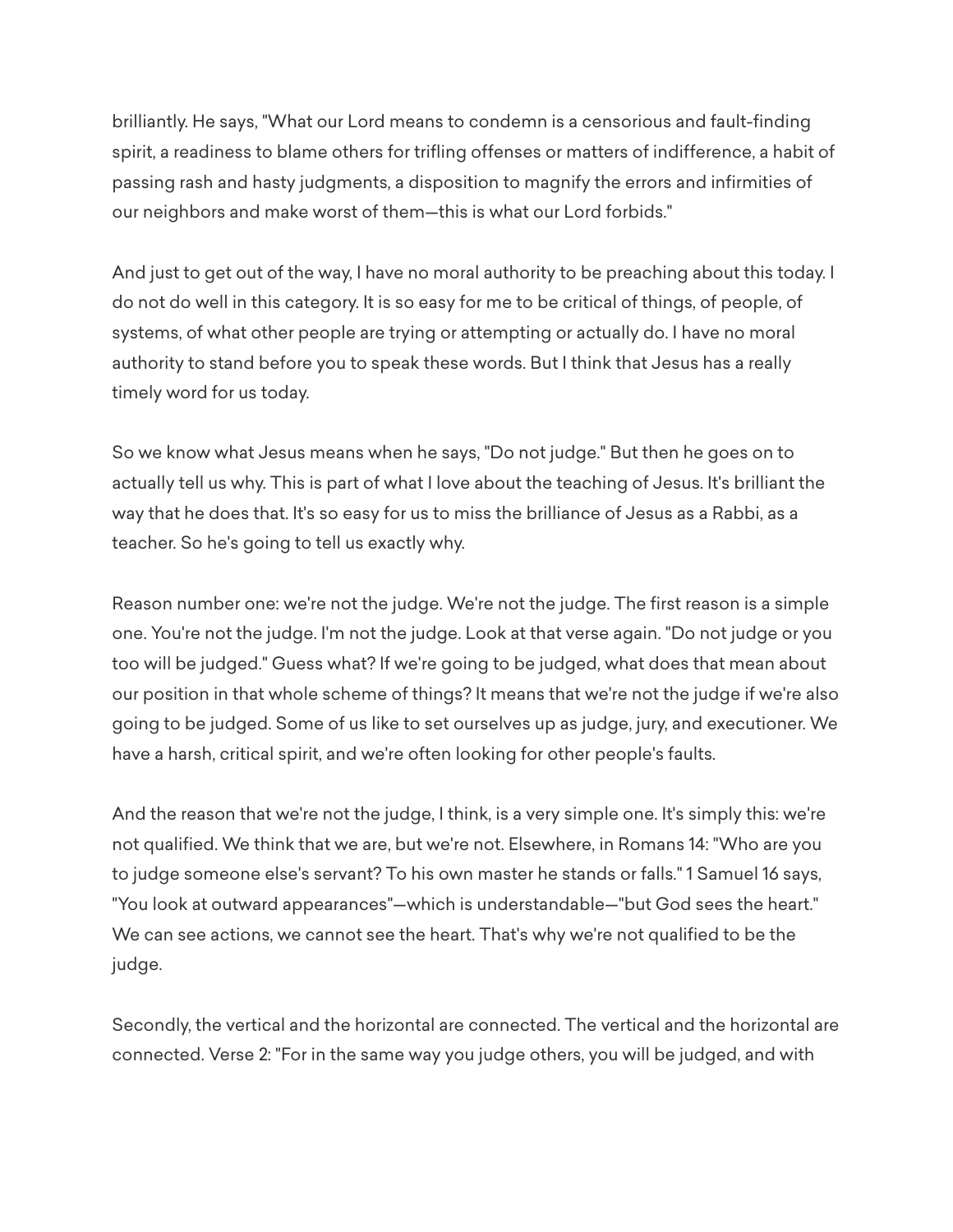the measure you use, it will be measured to you." This is like the original "check thyself before you wreck thyself" passage. The "thys" were added.

If that verse shocks you a little, by the way... Candidly, it should. That should wake us up a little bit. That should rattle our cage because there is a link between vertical and horizontal judgment. Unforgiveness and a judgmental spirit not only affects our relationships with others, but it affects our intimacy with God. Jesus has already talked about this numerous times in this sermon, by the way. At the beginning in the Beatitudes, Matthew 5: "Blessed are the merciful, for they will be shown mercy." Again, in the Lord's Prayer, Matthew 6: "Forgive us our debts as we have forgiven our debtors." In fact, the Rabbi spoke of two measures that God uses to judge people: the measure of justice and the measure of mercy.

So let me ask, which measure do you use with others? Maybe more pointedly, which measure would you like God to use with you? Maybe a question we could all wrestle with is this: what does it mean to claim that you've been forgiven and yet refuse to extend forgiveness to others? The extent to which you are hard on others shows the extent to which you do not understand your own salvation. The extent to which we want to hold harsh criticism, hold bitterness and unforgiveness, lord that over people... The extent to which we do that is the extent to which we don't really understand what we've been forgiven of, myself included.

Greg Boyd says it well. He says, "You can't love and judge at the same time. It's impossible to ascribe unsurpassable worth to others when you're using others to ascribe worth to yourself."

Third reason: we should judge ourselves first. Judge ourselves first. He goes on in verse 3: "Why do you look at the speck of sawdust in your brother's eye and pay no attention to the plank in your own eye? How can you say to your brother, 'Let me take the speck out of your eye,' when all the time there is a plank in your own eye. You hypocrite"—which, we talked about, is an acting term, it's one who wears a mask—"You hypocrite. First take the plank out of your own eye, and then you will see clearly to remove the speck from your brother's eye."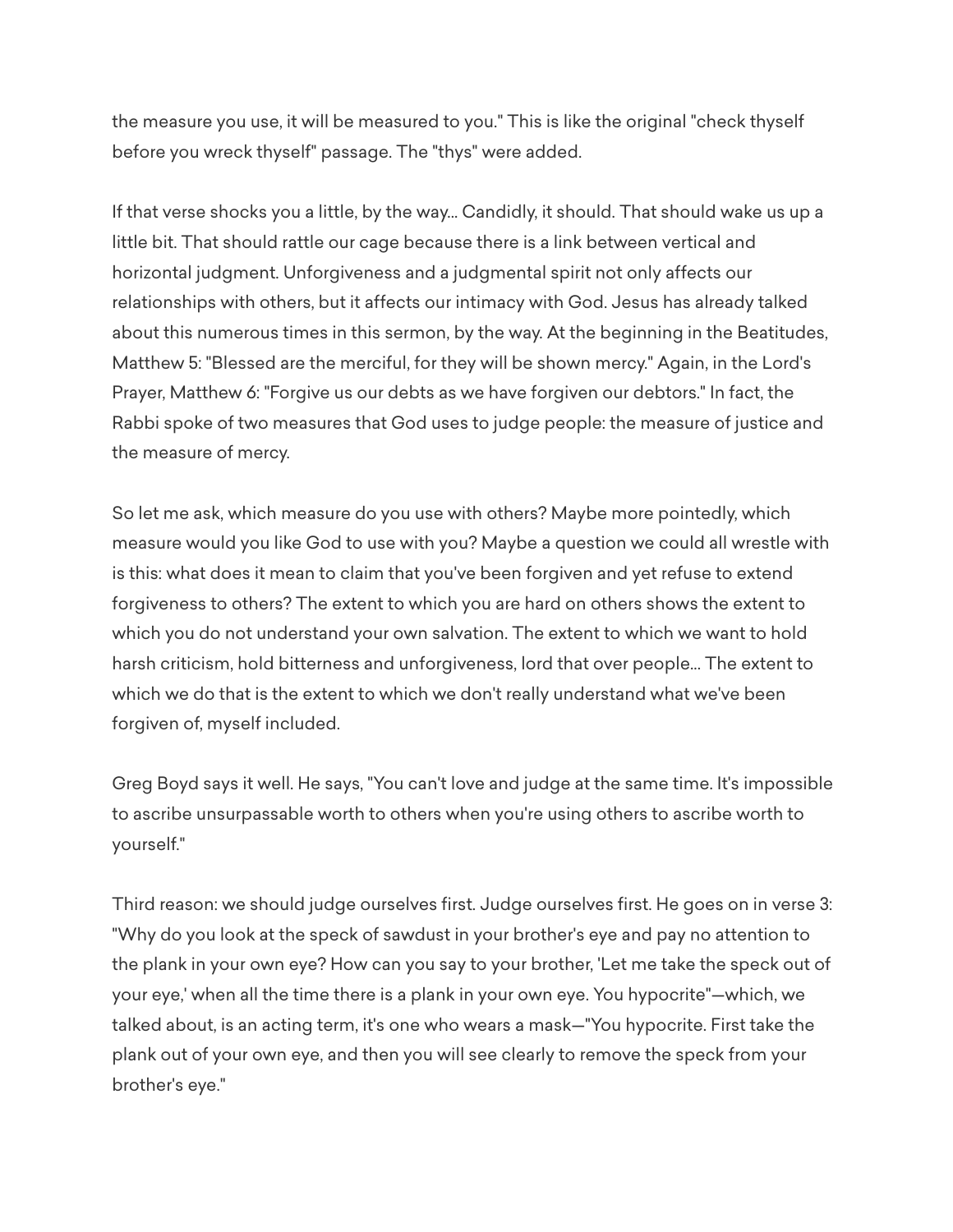So there is still an element of removing the speck. He doesn't say, "Hey, just live and let live. Leave them alone." There still is a speck going on. He's saying you can't actually see clearly at all with that big old plank sticking out of your face. Now, he does use the word here "brother", which perhaps implies he's talking about people within the community of faith.

It blows my mind how often Christians try to hold non-Christians to the moral commitments that they've made themselves. That's not how this works. We want to hold to a different standard, the thing that we've submitted ourselves to. But they haven't. So we used the word here, "brother", and there's two little words that use this over and over again: "your own". Three times in this verse, Jesus speaks about "your own eye." We're very good at judging others. Not so good at judging ourselves.

Now, I do think it's unfortunate because... I think, sometimes when we read Scripture, don't we all have our Scripture reading voice right, where we get a little loftier, we sound a little more like a Holy person, and we tend to read Jesus that way? Is that just me? Am I the only one singing my Bible reading alone at home? Okay. I actually think this is one of the many cases where Jesus is being funny. It's unfortunate that we don't get footnotes like, "Hey, this is a real zinger by Jesus. Feel free to laugh." We're not given that in most study Bibles. But I want you to actually picture it, okay?

He says, Listen, you're bothering to pick out specks in people's eyes. Meanwhile, here's what's going on with you."

[Ian holds up a long 2x4 piece of wood to appear like a plank coming out from his eye.] I should have got a shorter plank.

Jesus says, "This is what you look like walking around like, 'Hey, man, you got some sawdust over there. I'd really like to help you out over there. Oh, man, something small going on over here. I'm the guy for the job. Let me help you out." Are we getting a picture of how insane this looks? Jesus is saying you're trying to pick out everyone else's flaws and errors. I mean, I don't mean to be too on the nose, but this would prevent intimacy,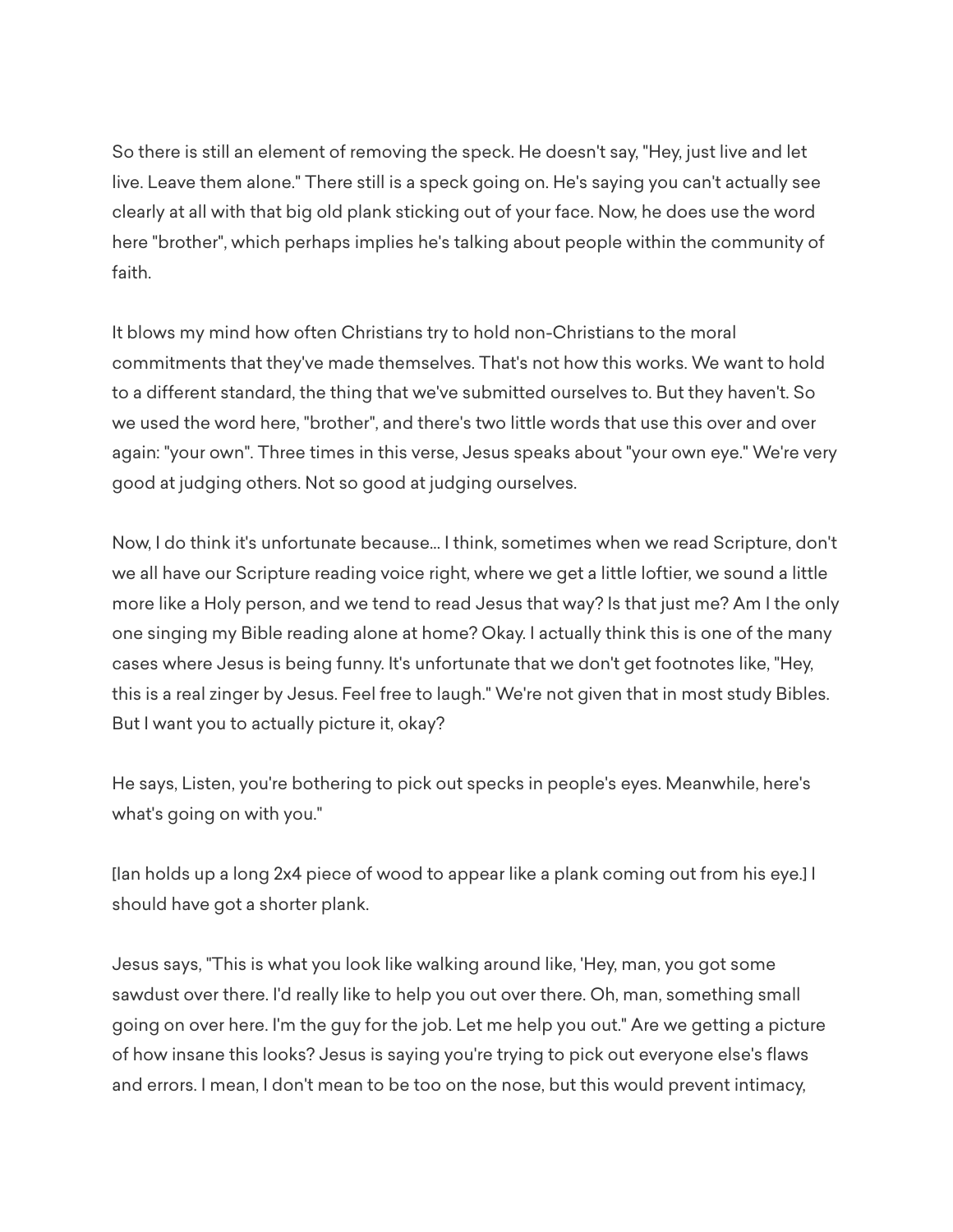wouldn't it? This would prevent getting too close to anybody. Like, "Here, let me help you out with this very detailed extraction of sawdust from your eye."

This is what he's saying. He says this is what we're like. Now, I never really thought about this until this week, but what is both a plank and sawdust made from? They're both made from the same material. Isn't that how it often goes with a judgmental spirit? I am far more harsh towards someone who is doing the thing that I struggle with most. Same material, same thing... But so often, and I would very rarely admit it, but the sin that has me most entangled tends to be the thing that I'm most eagerly pointing out in everyone else.

In fact, some commentators asserted that this plank could actually refer to a couple of different things—a main beam in a house, a large sailing mast, or even a battering ram. I think the example of a battering ram is very apt because when we approach others with a judgmental spirit, isn't that often how we come across? Isn't that often how people receive us?

And we'll often come up with reasons why we're doing this, why we're living this way. But maybe we need to ask this question: am I equally concerned about all sin against God, including my own? If we are truly concerned about God and his glory, then we will be more concerned about our own sins than anyone else's. If that's really the case, two things made from the same material.

Sort of like, have you ever gotten together with a group of people and it started to turn towards gossip? And I don't want to gossip about gossip right now, but you've ever heard someone say like, "Oh, I can't stand so-and-so. They're always late." And you're thinking to yourself like, "Bro, you're always late. You were late to this gossip circle. What are you talking about?"

The judgment that we often hold over other people's head is often the thing that we ourselves struggle with. Jesus is talking about a kind of judging that self-justifies, that self elevates. "I am better than you because..." Fill in your own blank. He's coming against a form of legalism that finds fault in everyone else but themselves. And we've mentioned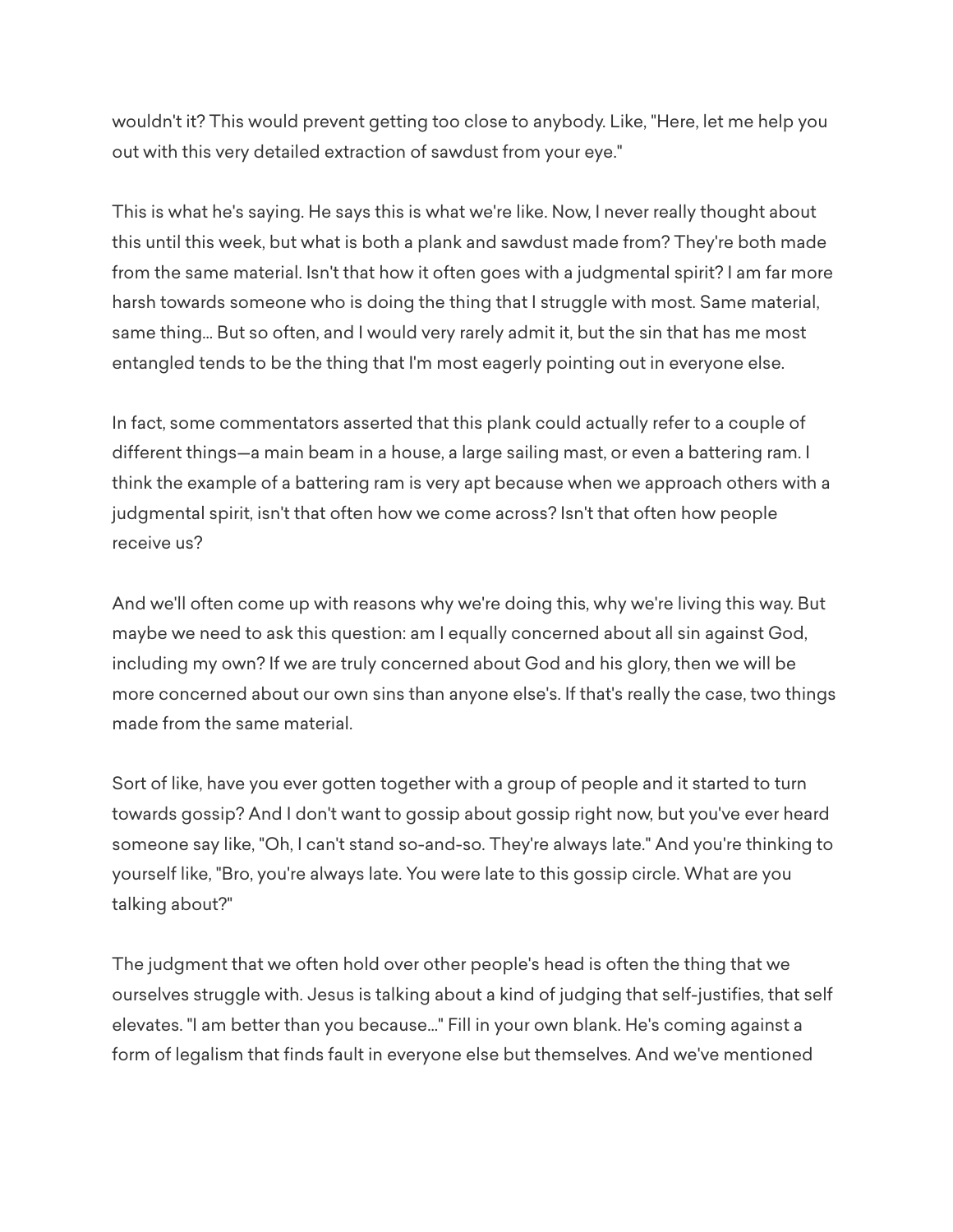this before, but I think it's worth repeating: when we come to Scripture, when we come to the word of God, this is first a mirror, not binoculars.

Our posture shouldn't be, "Lord, give me some ammo to take someone on Twitter down today." It should be, "Lord, reflect back to me where I'm missing the mark, where I'm tangled in some lie, where I've been believing something that's not from you or I've been perpetually in a habit or behavior that is toxic to me and other people."

It is first a mirror. And yet we so often treat it like binoculars, like, "I can't wait to tell so and so about what I read today in my quiet time." That's what Jesus is going after here. He's saying ultimately we can't help others with their sins until we first addressed our own. How can you possibly help them with the speck in their eye when you have a log sticking out of yours?

Now, this doesn't mean that you need to be perfect before you can help anyone out, right? Because if that were the case, no one would ever help anyone, ever. We know that. But it does mean that you need to confront and confess your own sin to God before you're in a position to help anyone else.

I have toddlers at home, and I didn't realize this, but when you have toddlers at home, it means everything is covered in food all the time—like food I don't even recognize buying. Sometimes it's food, sometimes it's slime, sometimes it's gunk, sometimes it's Playdoh. That was an unappetizing riff. My apologies. You know what I mean? It's just sort of everywhere. And sometimes, I'll foolishly lay my glasses down to do something, and then I'll pick them back up and there's like a gummy bear stuck to it. You know, it really obscures things. It really prevents me from actually seeing clearly.

It's not just obstructing—it's obscuring. And I say this with all the love in the world: some of us are being more formed by Fox News or CNN than God's Word, and it is obscuring the way that we see people. It's affecting the way that we live out in the world, in our neighborhoods, in our communities.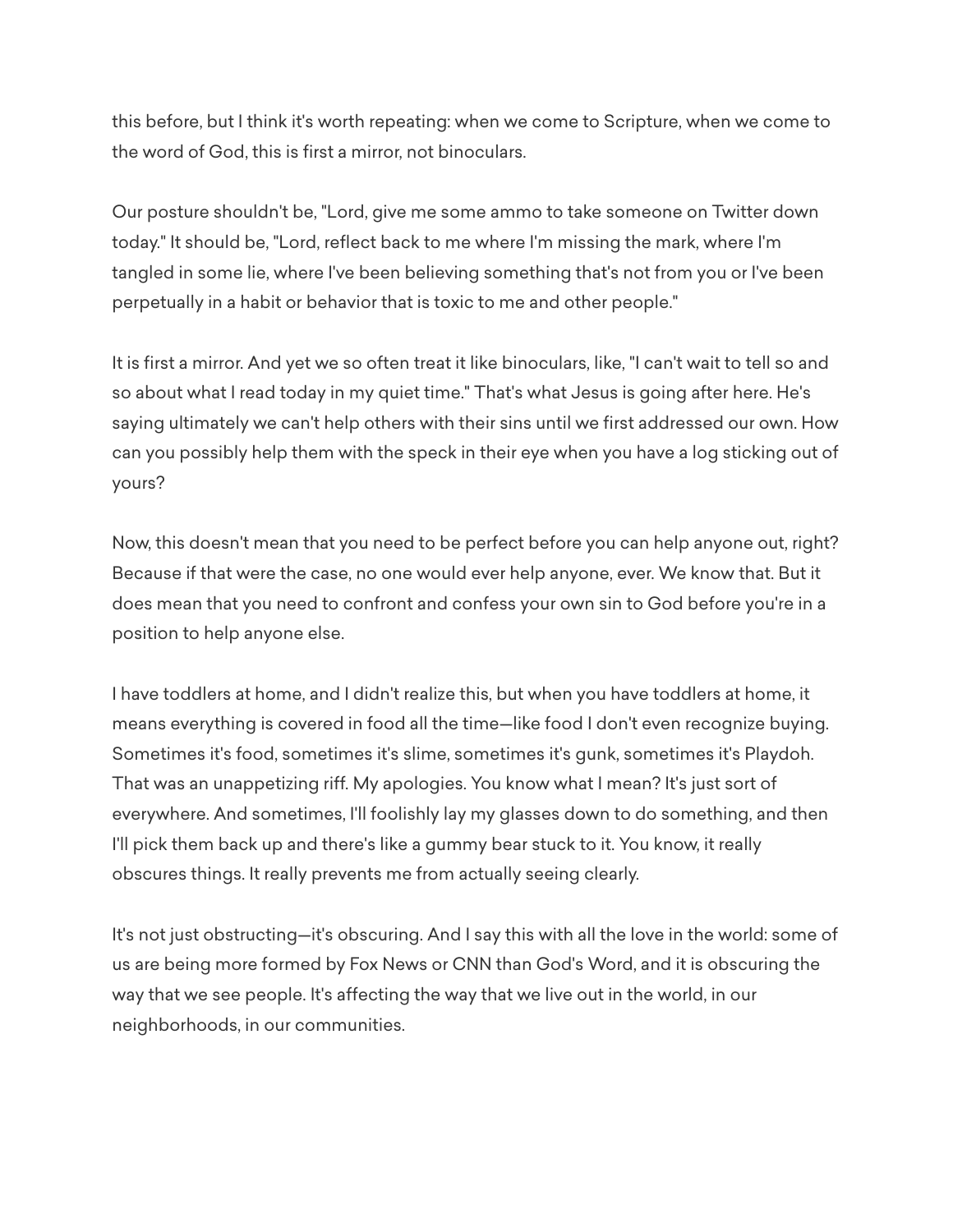We need to be asking, what is responsible? What is most responsible for my formation? If the first thing we reach for in the morning is our phone, that's what's forming us. That's what we are a disciple of. We maybe don't say it that way because that would be creepy, but we do need to ask the question, what is the most responsible for my formation? Formation, by the way, discipleship is not a Christian thing. It's a human thing. We're all disciples of someone or something. The question is, do you actually know what it is? Do you know what's responsible for your formation?

So how do we actually know if we're judging in a fair way or an unfair way? Ask this question: does your judging bring restoration or condemnation? Does your judging bring restoration or condemnation?

One of the things I've tried to say over the years is that difficult words are necessary, but when you're actually speaking them, do you come with a scalpel or a hatchet? They both cut, by the way. Scalpels and hatchets, they both cut, but only one of them cuts to heal. The point of a scalpel is eventually to lead to healing, right? You need to cut something out that's actually not good. You don't want that in there. The purpose of a hatchet is not for a lot of healing. When you are bringing difficult words, confronting someone, are you coming with a scalpel or hatchet?

Dietrich Bonhoeffer puts it well. He says, "Judging others makes us blind, whereas love is illuminating." I love the way that Paul puts it to the Church of Galatia. He says, "Brothers and sisters, if someone is caught in a sin, you who live by the Spirit should restore that person." What's the word? "But watch yourselves or you may also be tempted." You should restore them, but we should do it gently. I don't know where along the way we lost the plot and forgot that it says "God, it is your loving kindness that leads us to repentance." Somewhere along the way we thought, man, it's our screaming match that will lead them to repentance. It's their "hot take", dunking on them in front of everybody on Facebook that will lead them to repentance.

People are not shamed into transformation, but they absolutely can be loved into it. And yet so often we're coming with hatchets swinging, and we're like, "Why does anyone want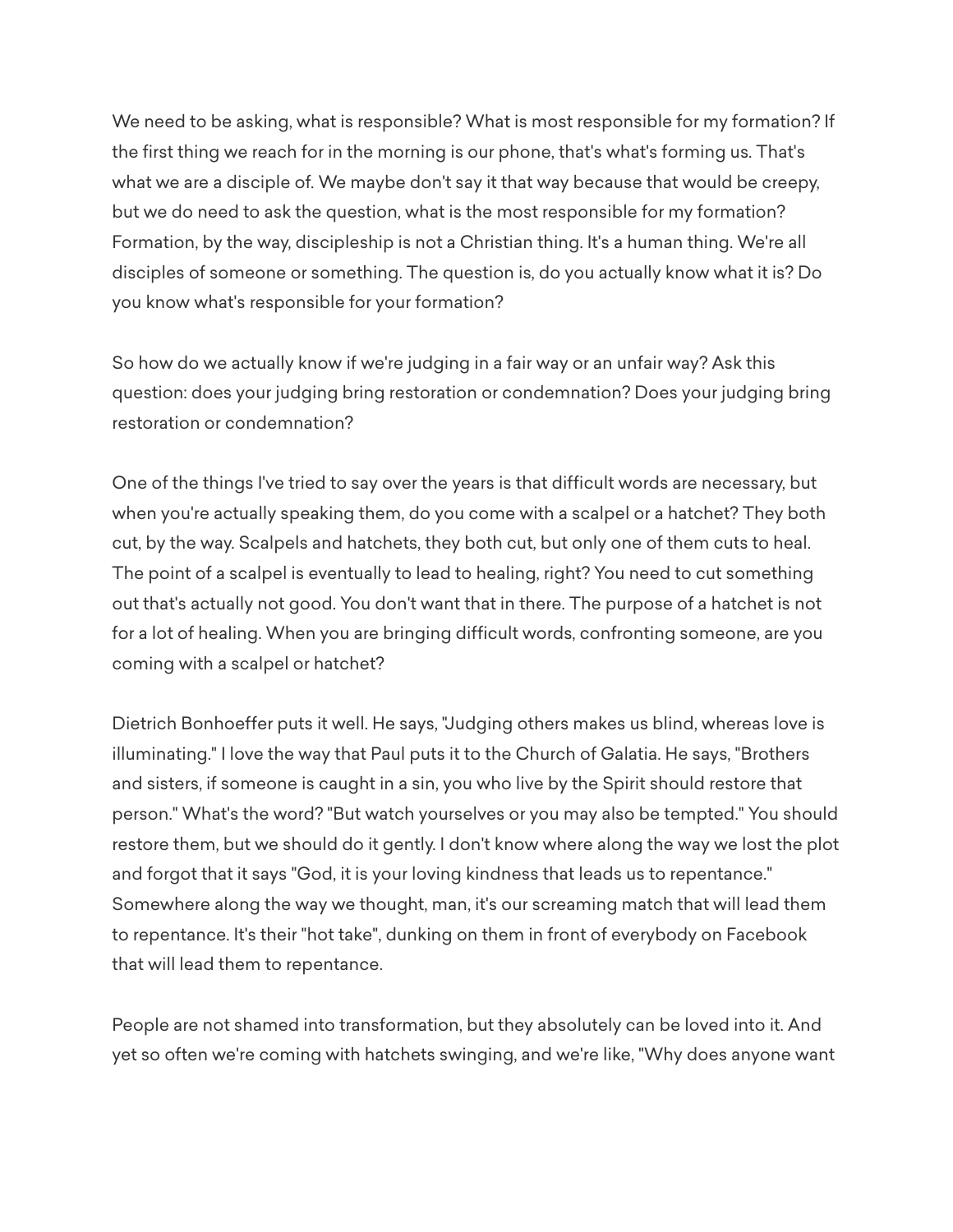to come to my church?" I have a couple of ideas. What does it look like to restore a brother or sister, but to have before us gentleness?

Okay, we're not the judge. The vertical and the horizontal are connected. We should judge ourselves first. And finally, the dreaded verse six. Some will refuse our help. It says this: "Do not give dogs what is sacred. Do not throw your pearls to pigs. If you do, they may trample them under their feet and turn and tear you to pieces."

Can we all admit that's a weird passage? It's strange. I've read so many commentaries to try to get my head around this, and really brilliant men and women disagree about this. What I essentially think Jesus is getting at here is that not everyone will take it kindly when you actually try to approach them about the speck in their eye. When you try to live this way of Jesus, when you try to live gospel reality, not everyone will take it kindly.

So what about those who refuse to be helped? First, Jesus teaches that you can't force the gospel on anybody. So many of us are trying to pummel people with the gospel. The gospel is to be offered, and I think it comes from a good place. We know the gospel is amazing. We know it's transformed our heart and our marriage and our family. We want everyone to know God's love and forgiveness. That's good.

But you can only offer the gospel. You can't force it. That's the beautiful subversive way of the Kingdom. It doesn't make sense to a lot of us. Now, there's a couple of different schools of thought when it comes to—okay, so what is he saying? What's he doing here with the dogs and pigs thing? If you want to read more on your own time, here are some verses I would recommend: Phillipians 3 and Proverbs 26 talk about the image of dogs and those who disregard God entirely. 2 Peter talks about pigs being like false prophets. So maybe what Jesus is talking about here are those who deny the truth and those who twist the truth. Those who deny the truth and those who twist the truth.

Now, is that to say that we shouldn't continue to love people and serve them even when they deny? Absolutely, Jesus is saying, "Be mindful that sometimes this will not go well for you." Not everyone will be receptive to inviting people to apprentice Rabbi Jesus with you. Jesus is warning us that not everyone will accept the gospel.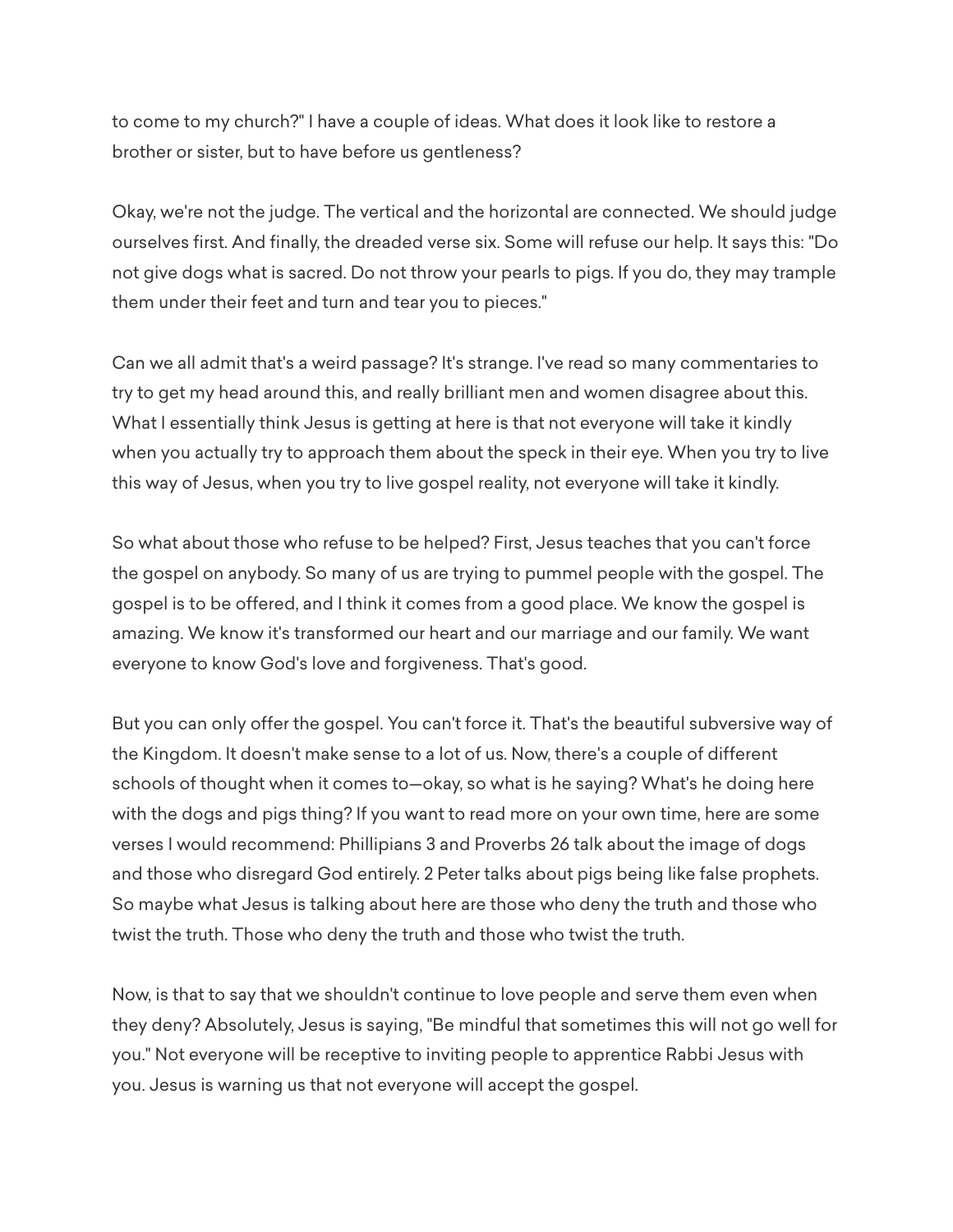William Barclay, brilliant mind, put it best: "It is often impossible to talk to someone about Jesus Christ. Their insensitiveness, their moral blindness, their intellectual pride and cynical mockery may make them impervious to words about Christ. But it is always possible to show men Christ, and the weakness of the church lies not in lack of Christian arguments, but in lack of Christian lives."

Would anyone today say that we have a shortage of Christian arguments right now? I would argue we have a surplus. There's plenty of them. They're not hard to find. What transforms the world are not Christian arguments, but Christian lives—lives submitted to the way of Jesus as King and Lord. This cruciform love, this enemy-loving kind of life that looks upside down to so much of the ways of the world. That's what transforms the world. But sometimes it's hard.

And some of you know this—you know this all too well already. Some people will call you nuts for living this way. Like, "What? You give up your time and your resources freely? You're serving where on a Saturday? You're praying for who—the person that said that about you last week? Are you nuts?" Some people will just outright reject you. Some of us in this room have been rejected, and it's been really, really hard. And the weight of that still stings. You know all too well.

And we won't always have all the answers. And it can be discouraging, which is what I think Jesus promises in verses seven to eleven—it's so important. Jesus invites us to ask instead of to manipulate. Verse 7: "Ask and it will be given to you. Seek and you will find, knock and the door will be opened to you. For everyone who asks receives, the one who seeks finds, and to the one who knocks, the door will be opened."

Now, just to be clear, these verses over the years have been used to justify some terrible theology. We assume asking, seeking, knocking means like a Lambo and a big house and just piles of cash. I've heard it taught that way before, but we know too much now. If you've been with us in the Sermon on the Mount for any length of time, you know that something else is going on.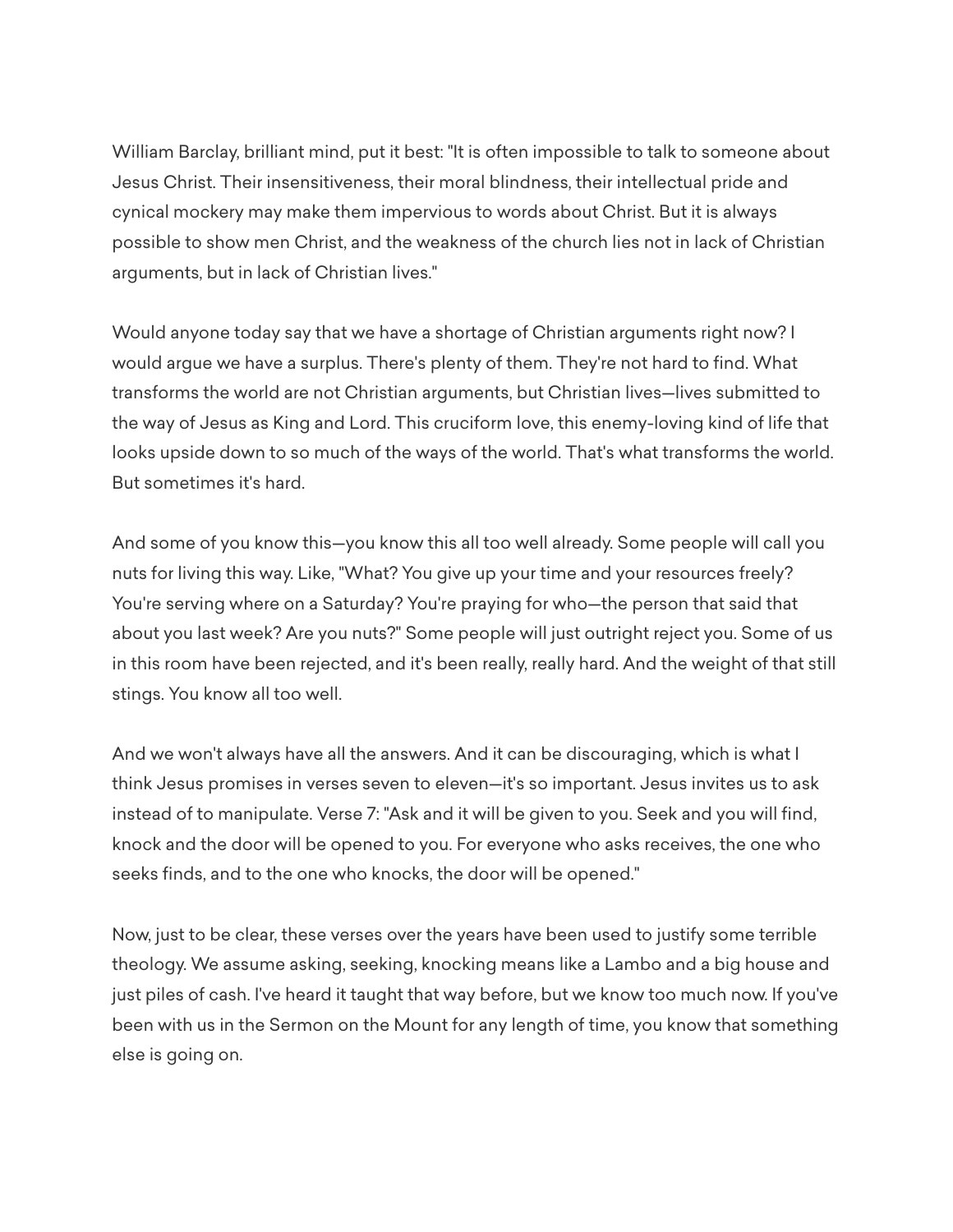The disciples, hearing about this vision of the Kingdom of God, I imagine must have been overwhelmed. Like, "We're supposed to live how? Our lives are supposed to be marked by what? Are you kidding me?" The disciples now know that to be a part of this Kingdom, this way of living, needs to be poor in spirit, to be a peacemaker, to be merciful, to be hungry for righteousness, to be pure in motivation, to have our speech in check, to have our anger under control, to be a people of generosity and prayer. When Jesus says, "Ask, seek, and knock," they are not thinking about a nicer house or a fatter bank account.

They're thinking, "Lord, to live this kind of way, I'm going to need strength. I'm going to need compassion. I'm going to need mercy. I'm going to need forgiveness and courage and faith and discernment and patience." These are the things we are to ask, seek and knock for. He goes on verse 9: "Which of you, if your son asks for bread, will give him a stone? Or if he asks for a fish, will give him a snake? If you then, who are evil, know how to give good gifts to your children, how much more will your father in heaven give good gifts to those who ask him?"

Now, I didn't realize this, but when I hear bread and fish... You guys know the story of the feeding of the 5,000? What did the little boy offer to Jesus? Do you guys know the number? What's the number? Pop quiz. All right. Five loaves, two fish. Does anyone else, when you hear that story, you picture like, loaves? Show me what you picture in size as a loaf. Right, like a wonder bread loaf?

I did not realize this, but in the first century, a loaf of bread actually was much more like the size of a hamburger bun. It was like, rounded. You can make, like, a sandwich out of it, and it looked a lot like a stone. I didn't realize that. He's not saying, those of you who are earthly, you wouldn't give your kids something completely unrelated—"He wants bread? How about a stone?" What he's saying is you don't give them something that mocks their request.

God is saying, "I'm not going to give you something that looks like I've honored your request, but it's actually something else entirely." He's not the God of the bait-and-switch, and he doesn't give us a snake. He doesn't give us something that's ultimately dangerous.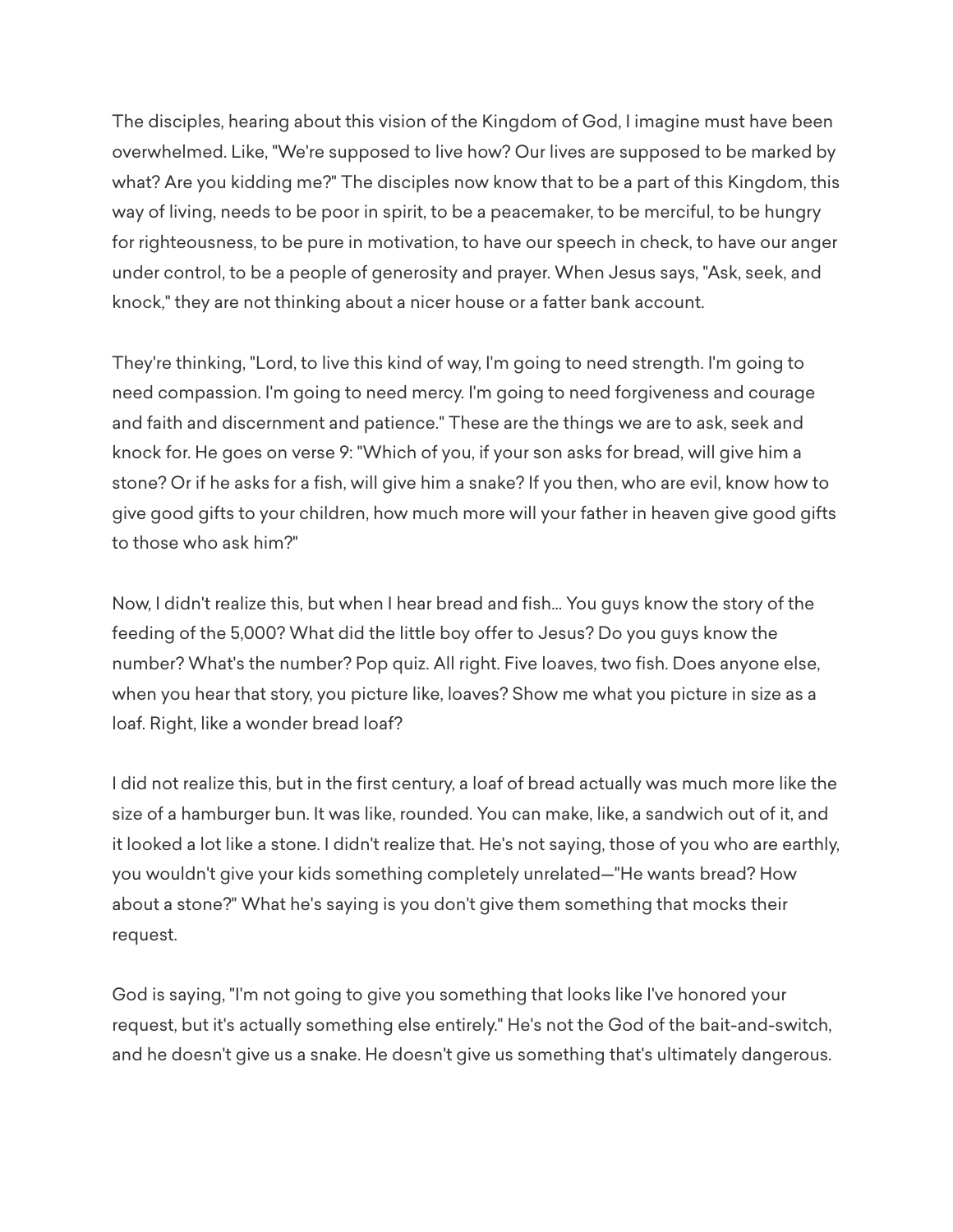Why? Because he's a good father. And when we ask for daily bread, he gives it. That's why Jesus says in John 4: "My food is that I should do the will of the one who has sent me."

Now, I will warn you, when we pray, things like, "Lord, help me to grow in patience," sometimes your car will break down, right? Sometimes we'll pray, "Lord, I'd like to grow in kindness," and the most annoying person at your work will be placed in the cubicle right next to you. We don't grow in the fruit of the spirit in a vacuum. Sometimes how the Lord forms us and grows us is actually through difficulty. But God, like any good parent, has a long term view of what's best for their kids.

Right now, for example, my boys, for breakfast, lunch, and dinner, want cinnamon rolls. That's like all they're interested in—cinnamon rolls and gummies. And really, anytime that I tell them no, it's the end of the world. It's Armageddon. In fact—I don't know where they learned this from—when I tell them, no, this is what they've been saying to my wife and I. They've been saying this: "Papa, you're breaking my heart."

Which of you taught them that, by the way? We need to talk afterwards. "Papa, you're breaking my heart." Now, am I a bad parent by not giving them cinnamon rolls morning, noon,and night, every day until they're 18? Some would say yes. I know I'm a bad parent for different reasons, but... No, because ultimately I know that for their health and their formation, that all day, every day is actually not for their flourishing. That doesn't lead to their best life. I would say it this way, and any parent knows: sometimes saying no is proof of a parent's love, not evidence of its absence.

Sometimes God's no to us is because he loves us, not the opposite. Why? He's got a longer vision than we do. He sees a road and a path that we can't. But if he really is a good father and I believe that he is, it changes the way we ask, seek, and knock—which by the way, is a progression. Do you realize that?

How much effort does it take to ask? Not a lot. My boys do it 47 times a day. Seeking requires a little bit of effort, right? Maybe like getting up out of your seat a little bit, unless you're just seeking on Google. But seeking requires some movement. Knocking. Knocking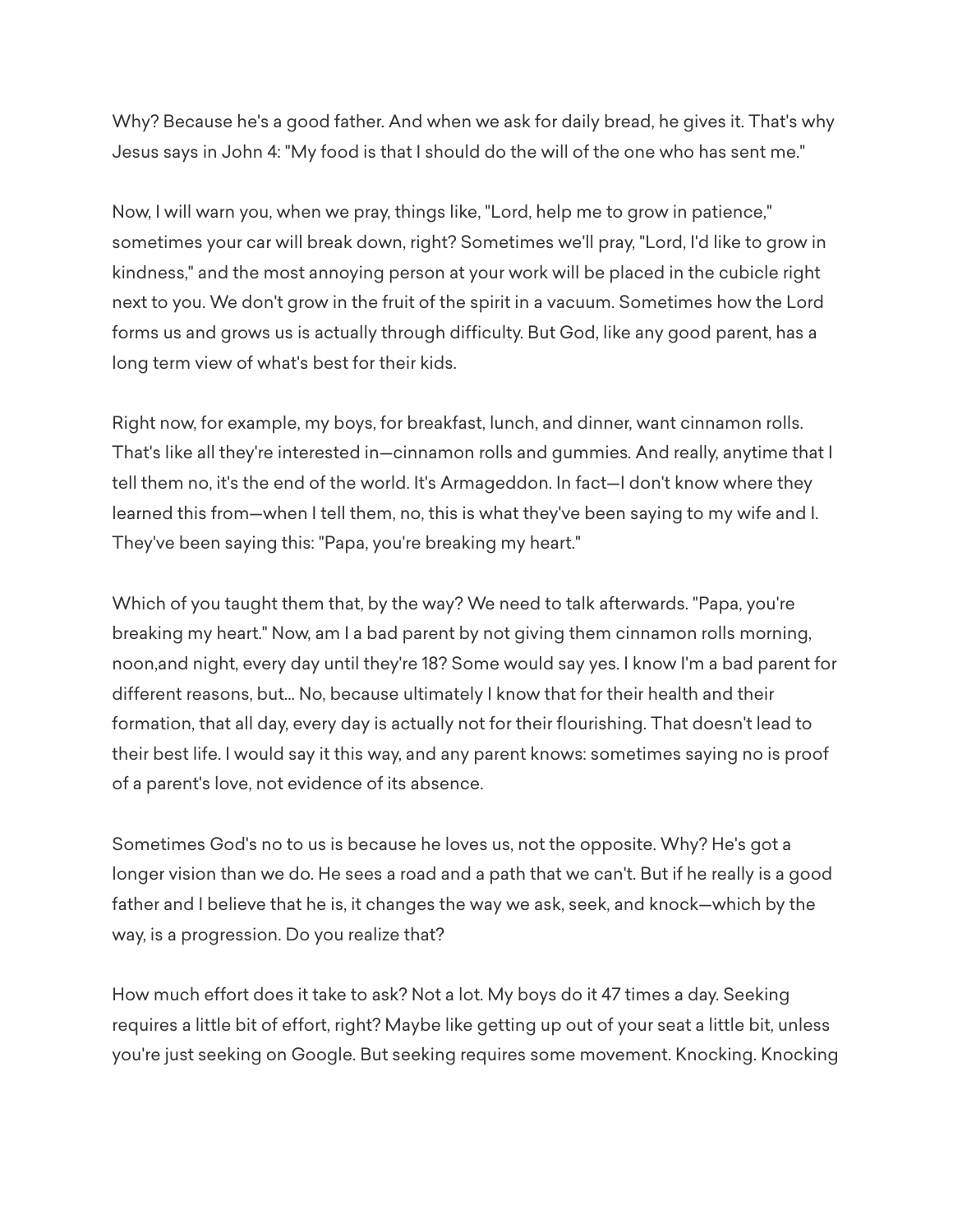implies what? A door? Yeah, knocking. Sometimes there will be obstacles that we'll need to, by God's grace and power and strength, work through.

Jesus is inviting us to a relationship with our Father in which we understand that he is more willing to bless us than we are to even ask for it. Do we understand that? By the way, think about the thing that keeps you up at night, that you long for more than anything in this world. Do you know that God desires to bless you even more than you desire to have that thing? Do you want to live the kind of life that Jesus describes in this sermon? Have you asked God for it?

Do you want to be used by God, like never before, so that you actually make a difference in the lives of others? Pray about it. Spend real time before your heavenly Father, and Jesus says God will respond. And when we live this way, we'll come closer in our relationships to what Jesus describes here. This is where we'll end.

In verse twelve, it says, "So in everything, do to others what you would have them do to you, for this sums up the law and the prophets." The Torah and the whole thing, this sums it up: "Do to others what you would have them do to you." The word "so" there was the word "sun", and it's like a signpost pointing backward to everything that was just said.

He's saying, "In light of God's goodness to us, here's then how we should live." Now, I didn't realize this, but at the time that Jesus said this... This is commonly known as the Golden Rule. There were other ancient versions of the Golden Rule. The Talmud—Rabbi Halal says, "What is hateful to you, do not do it to your neighbor." Confucius says, "Do not to others what you wish not done to you." That's hard to say. The Greek Stoics and philosopher said, "What you do not wish to be done to you, do not do to anyone else."

But Jesus, as he often does, takes it to another level. And as best we can tell, he's the first person to ever say this. This would have been revolutionary. Jesus is saying it's not just what you aren't going to do—it's about what you are going to do. There's a big difference between not doing something that caused suffering and doing something to alleviate it. Big difference. It's a big difference between saying, "I didn't cause that, that's not my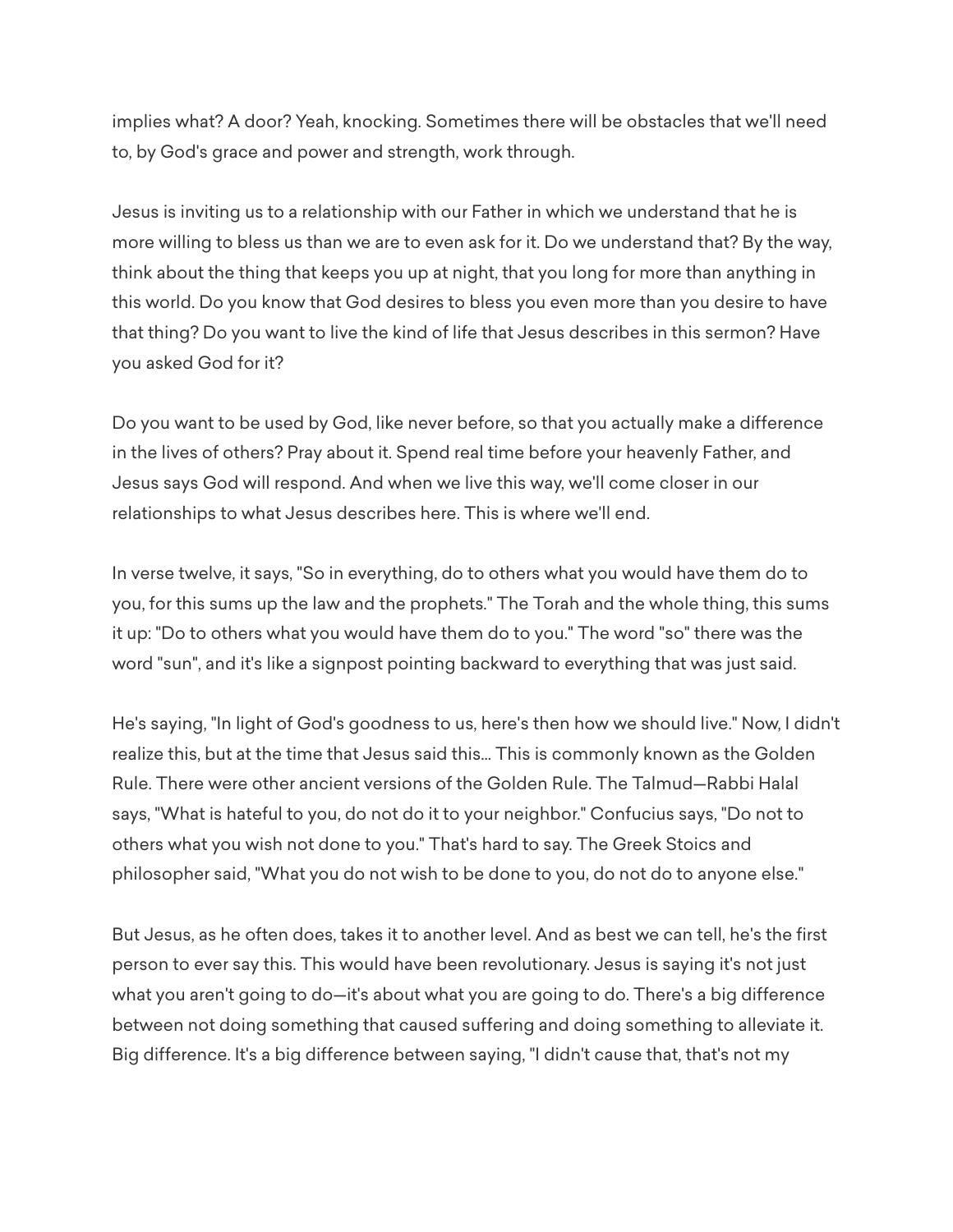issue." It's a big difference between that posture and saying, "Someone's hurting, someone's in pain, injustice is happening." Christ-followers step in. We are present.

This is not tolerance or niceness. For Jesus, love is less of a feeling and more of an action. He doesn't say, "Feel for others what you would like them to feel towards you." He could have said that. He doesn't.

This means love is possible even when fondness is not, even when affection is not. It's to put another person's happiness ahead of our own. I want you to really think about that. Think about that question. "Do to others what you would have them do to you." Right? And if we were to be asked, "What would you like done to you?" I think at the surface level, most of us would say, "Fairness. I like to be treated fairly."

I actually don't think that's true. I think we would say fairness because other people are listening and that sounds right. I don't think we want fairness. We want preferential treatment, don't we? If you were to dream of your ideal day, it's like: "Sleep in as late as I can. There's going to be cinnamon rolls for Papa and no one else. And we're going to watch the game, and no one's going to bother me, and then everything will be up and to the right."

We want preferential treatment in all that happens to us. Jesus is saying, "Look for ways to treat other people that way." Not just the people you like, the people who are on your team, or in your camp, or voted the way you do, or believe the way you do, or talk or think the way that you do. Why? Because that's what Christ does for us.

That's what Christ does for us. That's what he continues to do for us. And Jesus says this is the summary. That's the whole thing. He's saying, "Don't be judgmental. Don't be undiscerning. Don't give up. Treat people with respect. Expect God to work through you."

People will know that we love them when we're gracious with their faults, when we're wise with those who are hostile, when we're dependent on God and prayer... Who wouldn't want to live a life like this? Imagine if we lived like that. In the next argument we got in with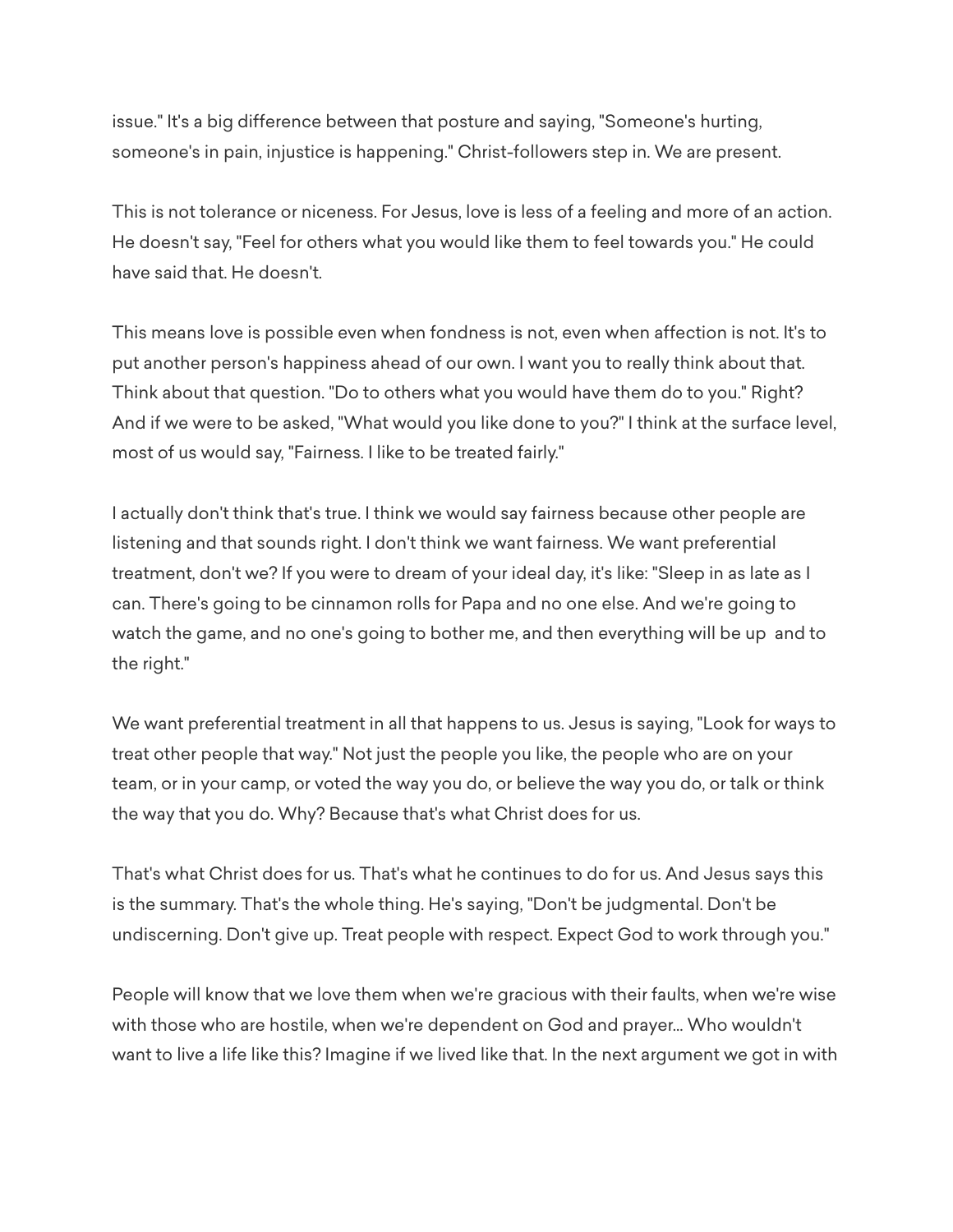our spouse, or the coworker, someone legitimately hurts you, and you thought to yourself, "How can I show them preferential treatment in this moment?"

Because willpower is not enough, by the way. A lot of us probably have spent a lot of our Christian lives trying to will ourselves to be nicer to people and have kind of fallen flat on our faces. The Golden Rule needs to become the narrative of our minds. What if our prayer became, "Holy Spirit, bring to mind the Golden Rule every time it's necessary when someone is stomping on my last nerve, when that grudge or that bitterness rises to the service."

And by the way, "Help" is a complete prayer, too. I think it's one of the best, to be honest. "Lord, in this moment, I can feel all the heat. I could just feel the blood pressure rising. I want to lash out. I want to retaliate. Help. Help."

Dallas Willard said it this way: "The Golden Rule is devoted to the good and the lives of those around us, and this reaches far beyond the mere absence of harm. It aspires toward a remarkable richness in their lives, not simply the alleviation of their suffering."

Loving our neighbor is not the same as not hating them. That's a good starting point, by the way. But that's not what he's talking about. It's not merely the lack of hate. It's something else entirely. And it's not just a feeling, either. It compels us to act, and not just to act reactively, but to seek out the well-being of others.

This is my challenge for us this week, then: to seek out ways to treat people better than they deserve. You might say, "You don't know what this person has done. They don't deserve it." That's exactly the point.

Seek out ways to treat people better than they deserve. Why? Because in Christ, that's exactly how we've been treated. That's exactly how we've been treated. We got what we could never earn or deserve. Never have we received more preferential treatment than when a sinless man hung between two thieves. That's the gospel. That's good news. How, then, should we live?